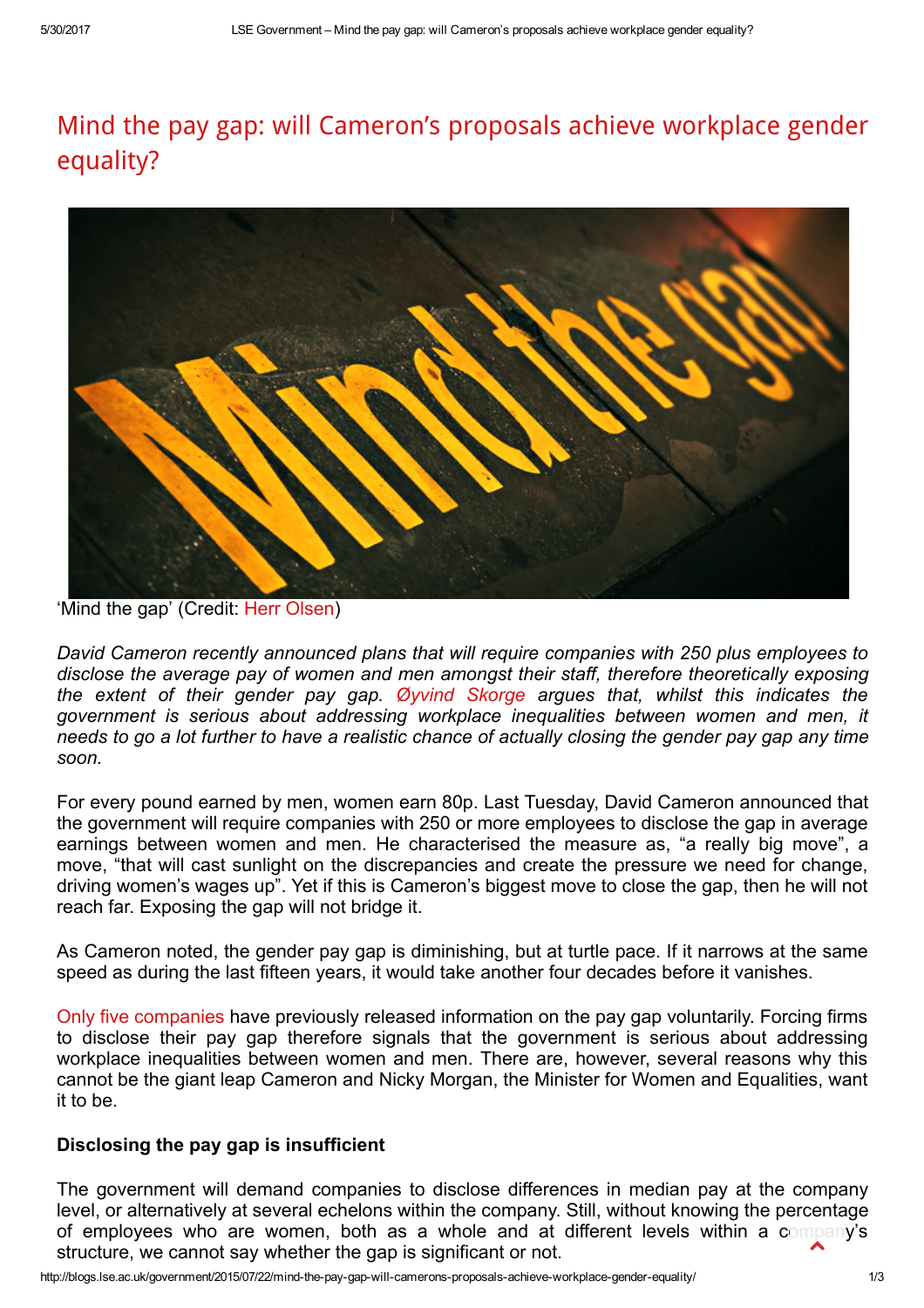Let's for example say that a firm hires few women but pay these women equal to men. We would then be led to conclude that this company is doing a good job in addressing gender inequalities when in fact its scarce employment of women may contribute to maintain the overall gender inequalities in the labour market. Disclosing the pay gap, without disclosing the percentage of employees who are women, will therefore not provide an incentive for firms to hire more women. The overall gender pay gap will persist.

The least the government can do therefore, is to also require companies to include numbers on the percentage of women at each echelon within the company.

### Excluding overtime and bonuses will disguise, not reveal, the pay gap

In the government's open [consultation](https://www.gov.uk/government/consultations/closing-the-gender-pay-gap) paper, Morgan claims that it is appropriate to exclude overtime and bonuses, "because men work relatively more overtime than women and are more likely to be awarded larger bonuses."

As Harvard professor Claudia Goldin shows for the [United](http://scholar.harvard.edu/goldin/publications/grand-gender-convergence-its-last-chapter) States, it is exactly in occupations where hourly pay increases significantly with the number of hours worked that the pay gap is largest. [Professors](http://asr.sagepub.com/content/79/3/457) Youngjoo Cha and Kim Weeden document that long hours "offset the wageequalizing effect of the narrowing gender gap in educational attainment". By excluding overtime and bonuses the government effectively gives up on addressing a key source for the pay gap.

### Differences in pay will not diminish simply by naming them

Obliging companies to disclose the pay gap may make gender inequalities more visible. Yet seeing a problem does not in itself solve it. We knew about the underrepresentation of women in Parliament for decades before we started to address it. Cameron and Morgan are vague as to how information about the pay gap will be the game changer the government claims it to be.

### Cameron and Morgan pay insufficient attention to the motherhood penalty

The gender gap in pay arises with parenthood as, for instance, LSE's Wendy Sigle-Rushton and Columbia's Jane Waldfogel have found. Among single, childless women and men there is no discernible pay gap. Women reduce paid work and increase household work when children are born. Men don't.

Yet making men do more of the childrearing and household work is strikingly absent from Cameron and Morgan's proposals. Cameron writes that, "when women have children, many cannot afford to go back to work full time – or even at all." The assumption is that childrearing is something women do, not men.

If the government indeed minds the pay gap, it should instead take fatherhood seriously and make paternity leave its 'giant leap'. A well of evidence indicate that well-paid paternity leave  $-$  that is, reserving a part of the parental leave for fathers – makes parents more likely to divide the [household](http://www.sciencedirect.com/science/article/pii/S0049089X11001153) work equally and reduces fathers' long-term earnings, effectively reducing the gender pay gap. Fathers' increased presence also improves children's school [performance](http://onlinelibrary.wiley.com/doi/10.1111/sjoe.12113/abstract). Moreover, in Norway, where fathers have ten weeks of fully paid leave, business has been a key proponent of the reforms, as this policy allows them to tap into women's underutilized skills and [competencies.](http://www.skorge.info/researchdetails/2014/3/23/turn-turn-turn-employers-unions-parties-and-work-family-policies-in-advanced-democracies-1970-2002) Paternity leave should be the policy Cameron is looking for.

Øyvind [Skorge](http://www.skorge.info/) is a PhD Candidate in Political Science at the LSE Department of Government, his research focuses on gender inequality in politics and the labour market.

Follow Øyvind on Twitter – [@oskorge](https://twitter.com/OSkorge)

 $\blacktriangle$